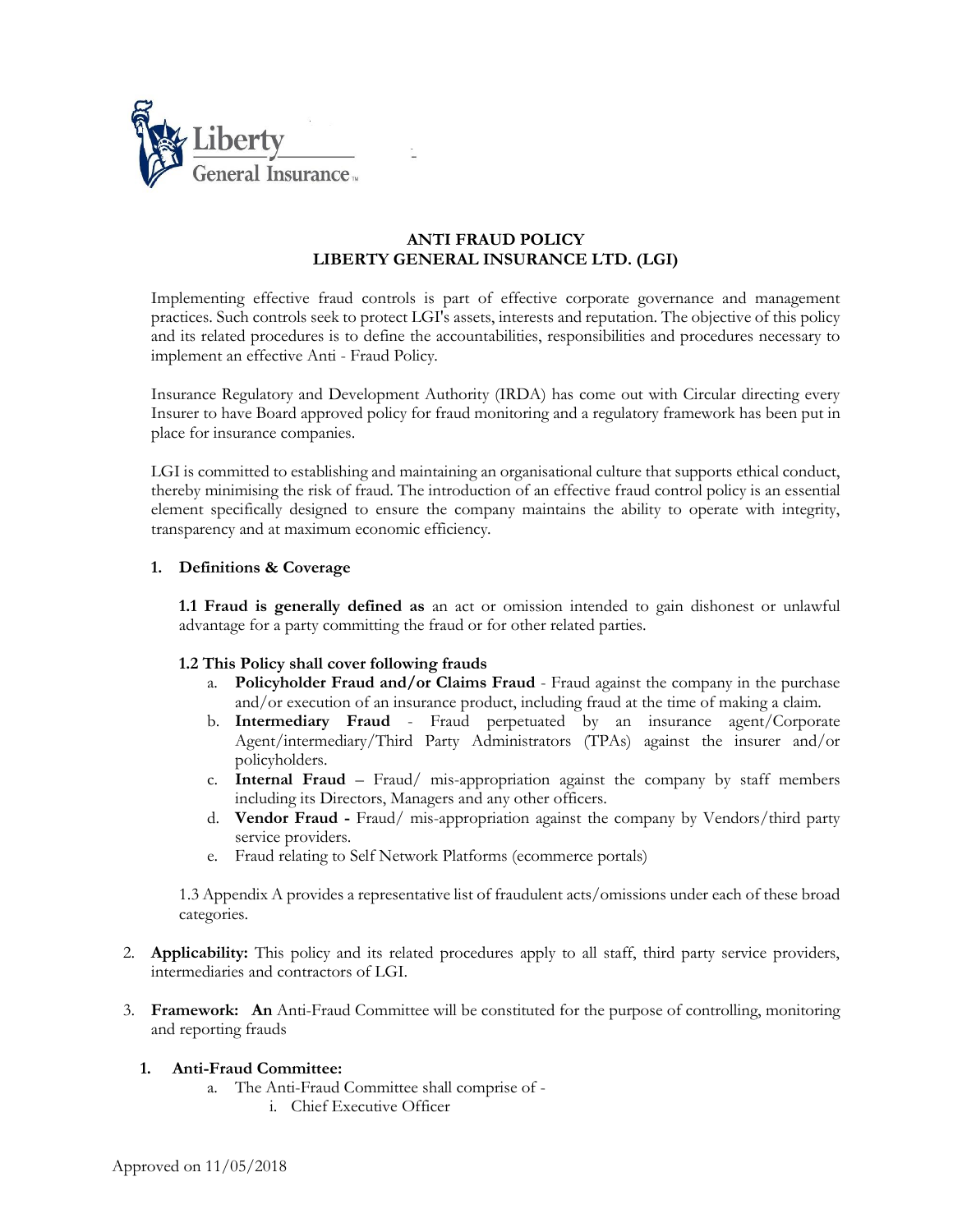

- ii. Chief Financial Officer
- iii. Head of Internal Audit
- iv. Head of Risk Management
- v. Representative from Human Resources Function
- vi. Representative from Legal Function
- vii. Chief Underwriting Officer
- viii. Country Head- Claims
	- ix. National Manager Risk & Loss Mitigation Unit
	- x. President, Personal Lines, Bancassurance, Affinity and Marketing
	- xi. Such other member as may be invited
- **b.** Responsibilities of the Anti-Fraud Committee include
	- i. Receiving fraud and related loss reports from managers and staff
	- ii. Ensuring investigations are conducted in a timely manner and in accordance with procedure
	- iii. Reporting fraud incidents and findings from investigations to the board committees and the Risk Management function
	- iv. Ensuring there is an on-going fraud awareness program, including training for Management and staff in relation to their responsibilities for preventing, detecting and reporting fraud
- 2. **Fraud Control Procedures:** The Anti-Fraud Committee will issue and maintain a Fraud Control Procedure that will outline the following –
	- a) **Procedures for Fraud Monitoring** Procedures to identify, detect, investigate and report insurance frauds. The procedures will also define how fraud information flows between various departments of LGI. As required under IRDAI **Guidelines on Insurance e-commerce dated 9th March 2017, the Company's** Self-Network Platform (online portals) shall have a pro-active fraud detection policy for the insurance e-commerce activities and it shall deploy necessary applications/procedures for the purpose of
		- i. detecting and identifying frauds
		- ii. Follow-up mechanism for prosecuting persons who committed fraud
		- iii. Cooperation amongst market participants to identify frauds
		- iv. Building a database of those committing frauds and sharing with other market participants
	- b) **Identify Potential Areas of Fraud** Identify areas of business and the specific departments of the organization that are potentially prone to fraud and lay down a detailed department-wise, anti-fraud procedures. These procedures should lay down the framework for prevention and identification of frauds and mitigation measures.
	- c) **Co-ordination with Law Enforcement Agencies** Procedures to coordinate with law enforcement agencies for reporting frauds on timely and expeditious basis and follow-up processes thereon.
	- d) **Framework for Exchange of Information** Procedures for exchange of necessary information on frauds through the Council of General Insurers.
	- e) **Due Diligence** Procedures to carry out the due diligence on the personnel (management and staff)/ insurance agent/ Corporate Agent/ intermediary/ TPAs before appointment/ agreements with them.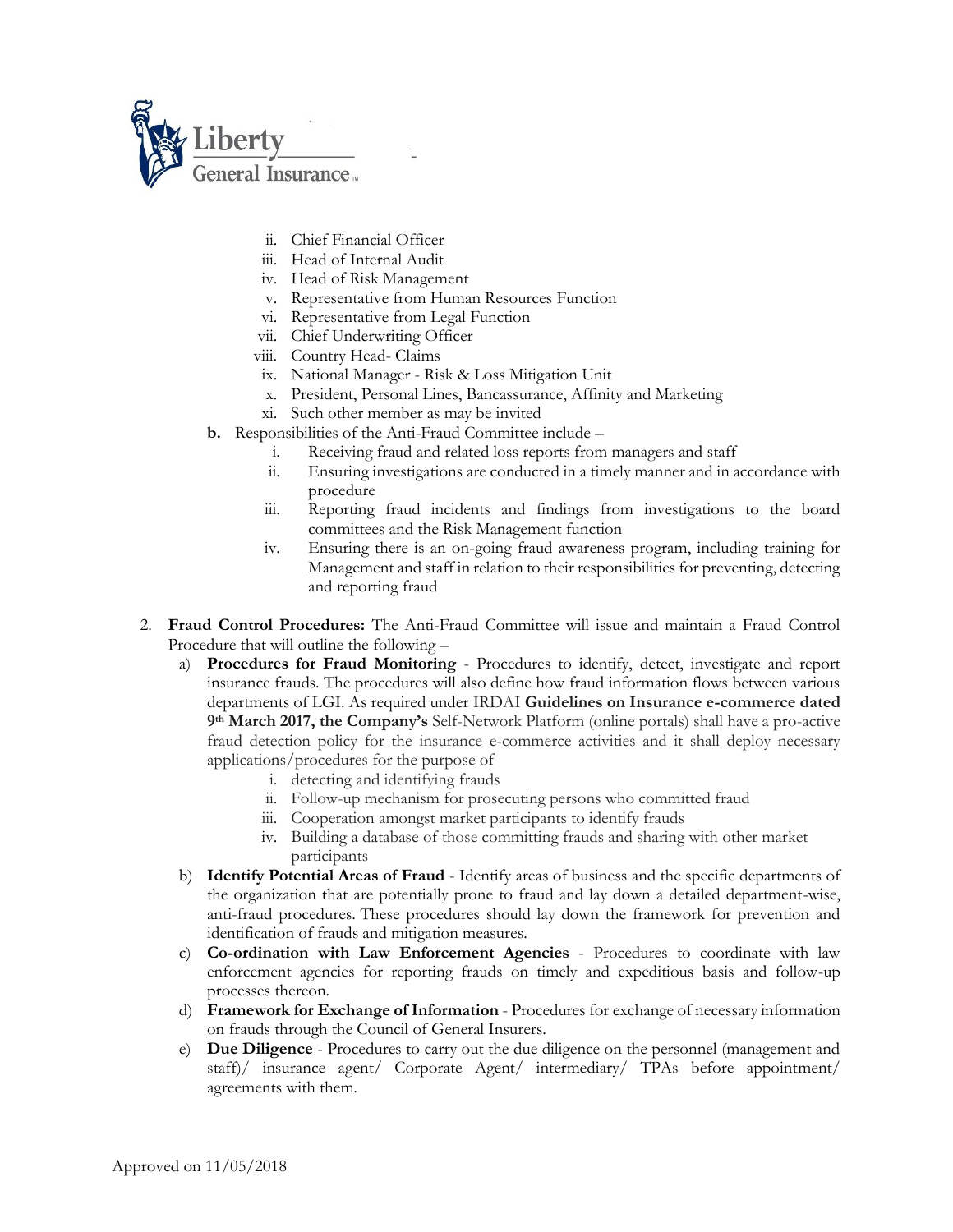

- f) **Regular Communication**  Procedures for fraud mitigation communication within the organization at periodic intervals and/or ad hoc basis, as may be required.
- g) **Client Communication**  Procedures to inform both potential and existing clients about LGI's anti-fraud policies including necessary caution in the insurance contracts/ relevant documents, highlighting the consequences of submitting a false statement and/or incomplete statement, for the benefit of the policyholders, claimants and the beneficiaries.
- h) **Reporting**  Create and send out periodic reports to the Board of Directors and regulatory authorities.
- i) **Protections** Anti Fraud Committee shall be responsible for protection of the persons who intimate or raise concerns in relation to the possible fraud from any adverse treatment by any other person(s) within or outside the organization. For this purpose the Committee may formulate/ review a suitable whistle blower policy as deemed appropriate and the person raising the concerns/reporting the fraud under the Anti-Fraud Policy or Whistle Bolwer Policy will get protection against victimization or any kind of adverse treatment.
- **3. Roles And Responsibilities:** To help ensure that LGI's fraud prevention and risk management program is effective, it is important to understand the roles and responsibilities that personnel at all levels of LGI have with respect to fraud management. The Executive Management, Staff and Internal Audit have roles in LGI's fraud management program.
- a. Risk & Loss Mitigation Unit**: The primary administration of the functions of the Anti-Fraud Committee will rest with the** Risk & Loss Mitigation **department, who will have adequate resources to carry out the same in coordination with the various functional heads.** The function may delegate tasks to relevant officers for assistance with or participation in a fraud investigation. Depending on the requirement and subject to appropriate due diligence, the investigation may also be outsourced.
- b. **Internal Audit Function:** The Internal Audit function is responsible for all fraud or suspected fraud investigations as may be entrusted to them by the Anti-Fraud Committee or the Compliance Function as the case may be.
- c. **Human Resources Function:** In addition to initiating action against employees as recommended by the Anti-Fraud Committee, the Human Resources Department will ensure all staff members are aware of the Company's Anti-Fraud Policy by ensuring it is included in staff induction training and by ensuring policy updates are communicated to staff. In cases of suspected involvement of employees in frauds, Human Resources Department shall play an active role through the process of investigation & shall present the outcome of the investigation to the Committee jointly along with Risk & Loss Mitigation Unit
- d. **Function Heads:** It is the responsibility of the function heads to ensure that mechanisms are in place that minimize the opportunity for fraud and dishonesty within their area of control. Function Heads are responsible for implementing any actions required /suggested by LGI's Anti-Fraud Committee. Function Heads are also responsible for ensuring that persons who raise concerns in relation to possible fraud are protected from any adverse treatment or retaliation.
- **e.** Depending on the requirements, the Anti-Fraud Committee may direct any other employee / department of the Company to ensure implementation of any actionable

# 4 **Intimating the Frauds**

4.1. Information on suspected frauds and fraudulent methods used can be reported by the staff or third parties or other stakeholders to any of the following –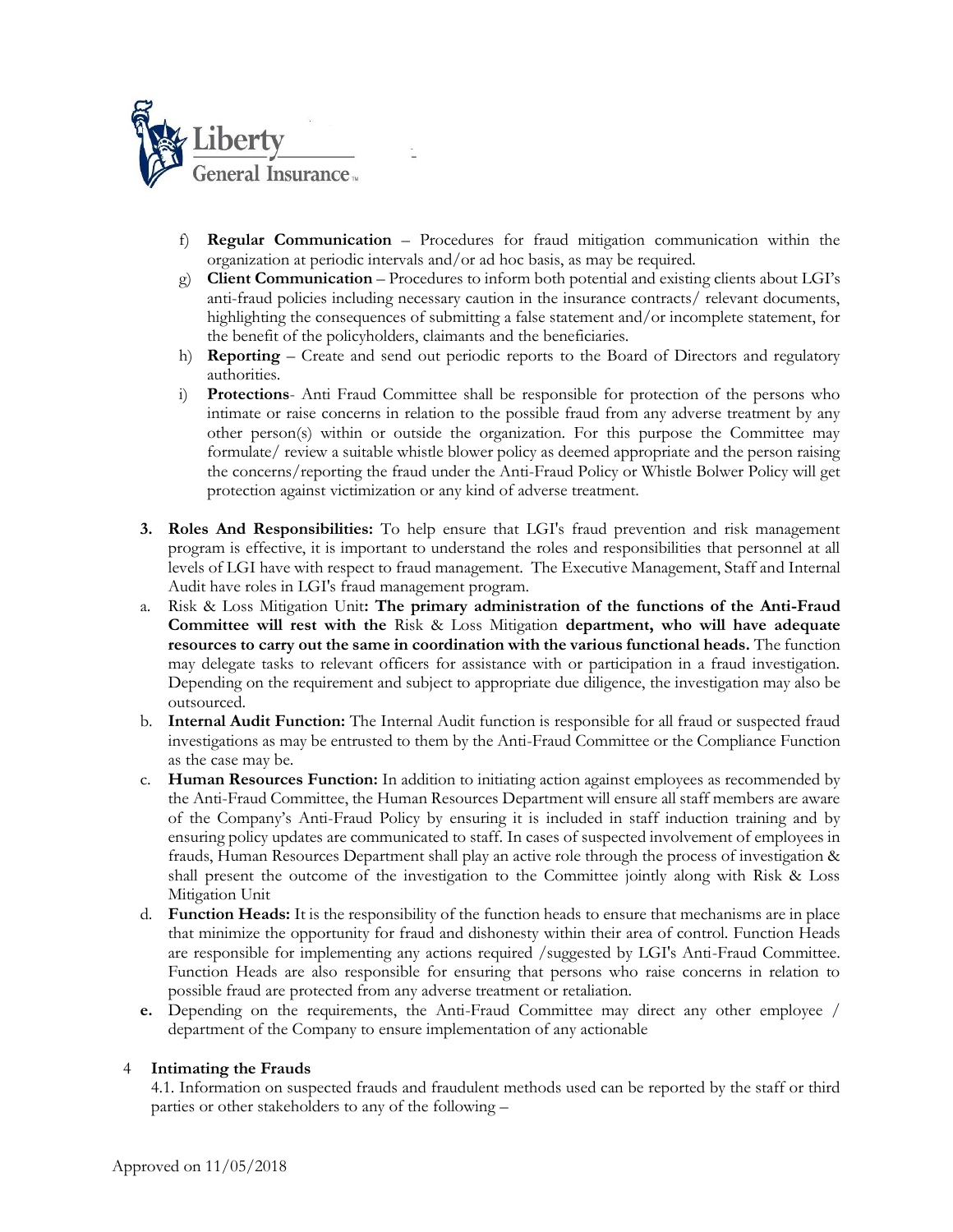

- a) Head of Functions including Office Heads
- b) Head- Internal Audit
- c) Head- Compliance
- d) Grievance Redressal Officer (GRO)
- e) Information received from customers or through Integrated Grievances Management System (IGMS))

4.2 To ensure that information is received quickly and in the utmost confidence, the following modes will be available to all groups of people –

- a) Email to the Anti-Fraud Committee or any members thereof
- b) Letter addressed to the Anti-Fraud Committee or any member thereof
- c) Internet through the fraud reporting page on the Company website
- d) Intranet through the fraud reporting page on the Company Intranet

### **5 Investigations:**

- a. Investigations will be undertaken by the Risk & Loss Mitigation Unit /Internal Audit Function and recommendations for action based on these investigations will include an element of risk assessment in conjunction with the Risk Management Function. The report of all investigations shall be presented to the Anti-fraud committee
- b. The Anti-Fraud Committee is responsible for approving the final course of action on the fraud(s).
- c. Where an investigation shows involvement of employees of the Company, the Human Resource Department shall initiate action as recommended by the Anti-Fraud Committee.
- d. In other cases, suitable action shall be initiated by the Risk & Loss Mitigation function as recommended by the Anti-Fraud Committee.
- 6 **Reporting to Regulators:** LGI shall report statistics on various fraudulent cases which come to light and action taken thereon to IRDA, in templates provided by IRDA. This reporting is due within 30 days of the close of the financial year, i.e. by April 30, and provides details of
	- a. Outstanding fraud cases in the format as prescribed by the IRDA;
	- b. Closed fraud cases in the format as prescribed by the IRDA.
- **7. Policy Review:** The Anti-Fraud Policy shall be reviewed, by the Board or such authority as designated by the Board, at least annually or/and after any significant incidence of fraud.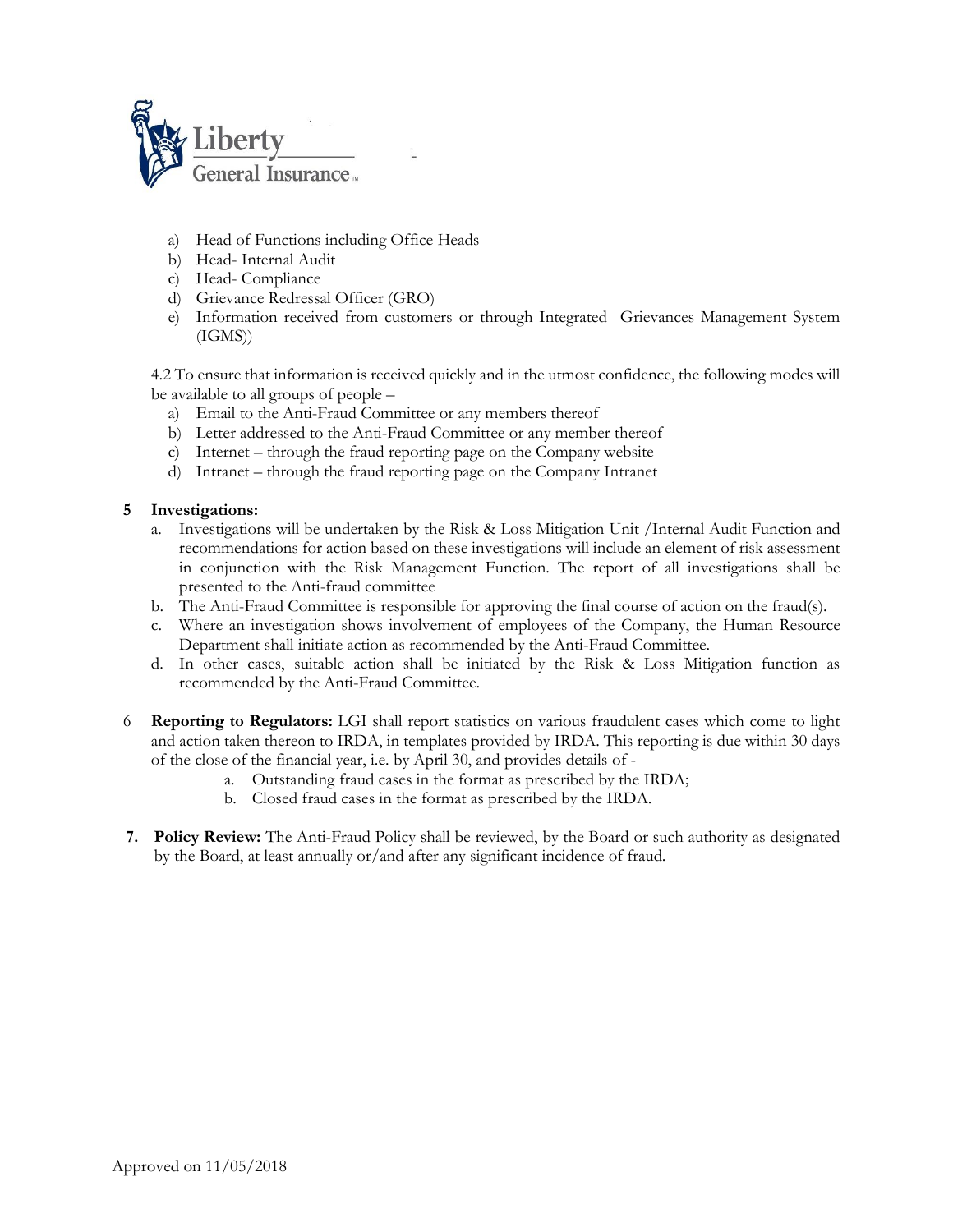

### **Appendix A – List of Frauds**

Broadly, the potential areas of fraud include those committed by the officials of LGI, insurance agents/corporate agents/intermediary (ies)/TPAs and the policyholders or their nominees. Some of the examples of fraudulent acts/omissions include, but are not limited to the following –

### **1. Internal Fraud**

- a) misappropriating funds
- b) fraudulent financial reporting
- c) stealing /manipulating cheques
- d) overriding /decline decisions so as to bestow undue favour for family, friends & associates
- e) inflating expenses/ claims/over billing
- f) paying false (or inflated) invoices, either self-prepared or obtained through collusion with suppliers
- g) permitting special prices or privileges to customers, or granting business to favoured suppliers, for kickbacks/favours
- h) forging signatures
- i) removing money from customer accounts
- j) falsifying documents
- k) selling insurer's assets at below their true value in return for payment.

# **2. Policyholder Fraud and Claims Fraud**

- a) Exaggerating damages/loss
- b) Staging the occurrence of incidents
- c) Reporting and claiming of fictitious damage/loss
- d) Medical claims fraud

### **3. Intermediary fraud**

- a) Premium diversion-intermediary takes the premium from the purchaser and does not pass it to the insurer
- b) Inflates the premium, passing on the correct amount to the insurer and keeping the difference
- c) Non-disclosure or misrepresentation of the risk to reduce premiums
- d) Commission fraud insuring non-existent policyholders while paying a premium to the insurer, collecting commission and annulling the insurance by ceasing further premium payments

### **4. Vendor/Third Party Service Providers Fraud**

- a) Kickbacks/Bribes
- b) Shell companies
- c) Overcharging
- d) Inferior Goods
- e) Other frauds as may be classified by Company from time to time.